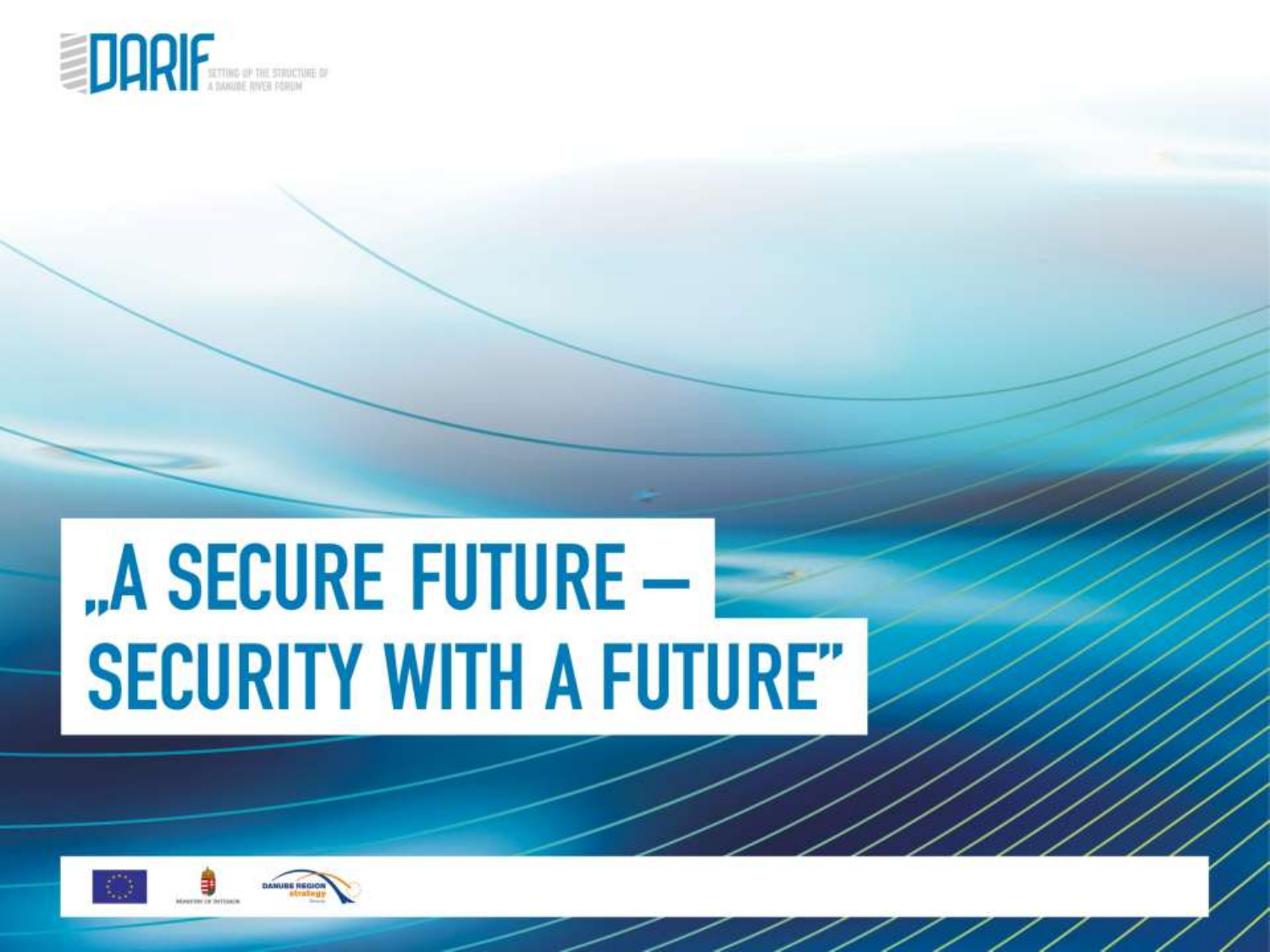

#### "JOINT OPERATIONS AND TRAINING" – OPERATIONS EG –

#### KICK-OFF CONFERENCE

17-19 September 2013, Budapest-Mohács

Ádám KALMÁR pol. Lt. colonel Head of Aliens Policing Divison Baranya County Police **Headquarters** 



//////



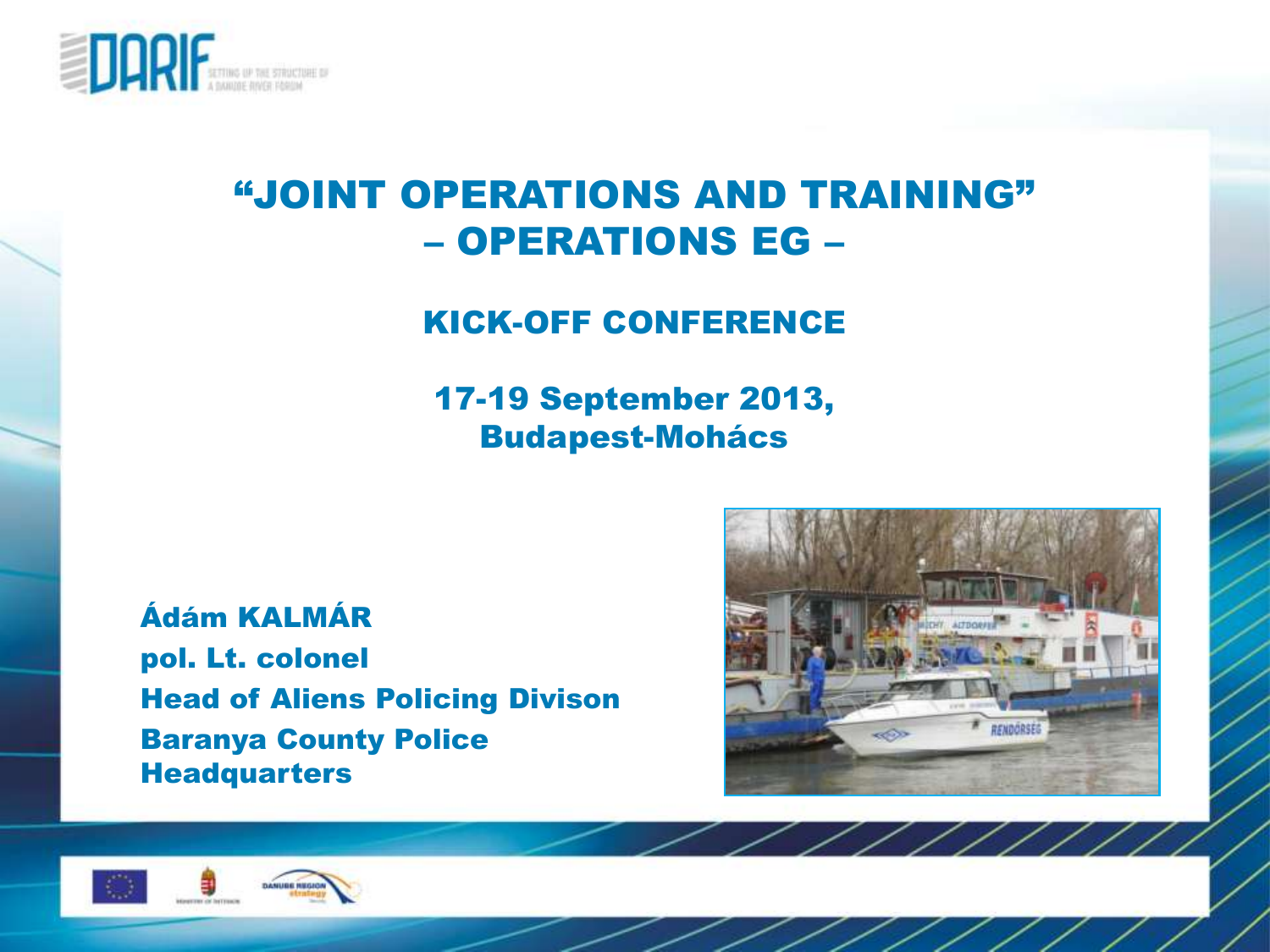

## Aim of Expert Group

*Planning of Joint Operations* to be implemented during the project – according to the demands of the member states – elaboration of the Operational Plans and necessary forms and *synchronizing the implementation* with setting up a temporary Focal Point Office in Mohács.

Working out the possible topics and *feasibility of further joint operations on River Danube based on the experiences* gained during carrying out the operations with maintaining close co-operation with law enforcement bodies and other cooperative organizations of the Danube Countries.

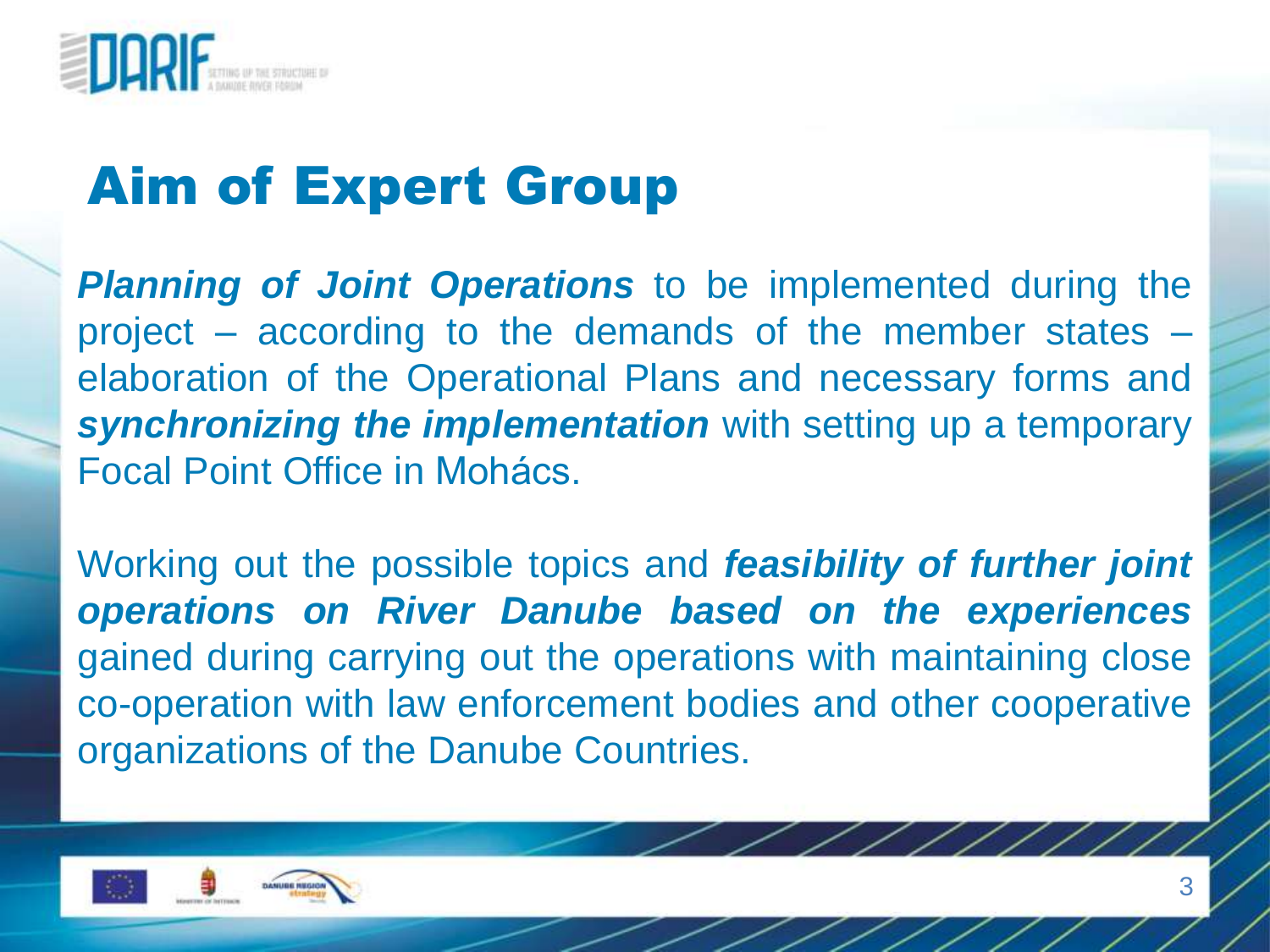

### Topics

- Elaboration of the necessary working documents of the EG
- Holding EG meetings
- Data collection and carrying out risk analyses in order to plan joint operations
- Organizing co-operation
- Elaboration of the Operational Plans, and necessary forms
- Synchronizing the implementation of the Joint Operations
- 1st JO: until 31. March 2014
- 2nd JO: until 31. July 2014
- 3rd JO: until 30. November 2014
- Performing analysis and evaluation tasks during and after the operations, working out conclusions and recommendations
- Possibilities of the further joint trainings

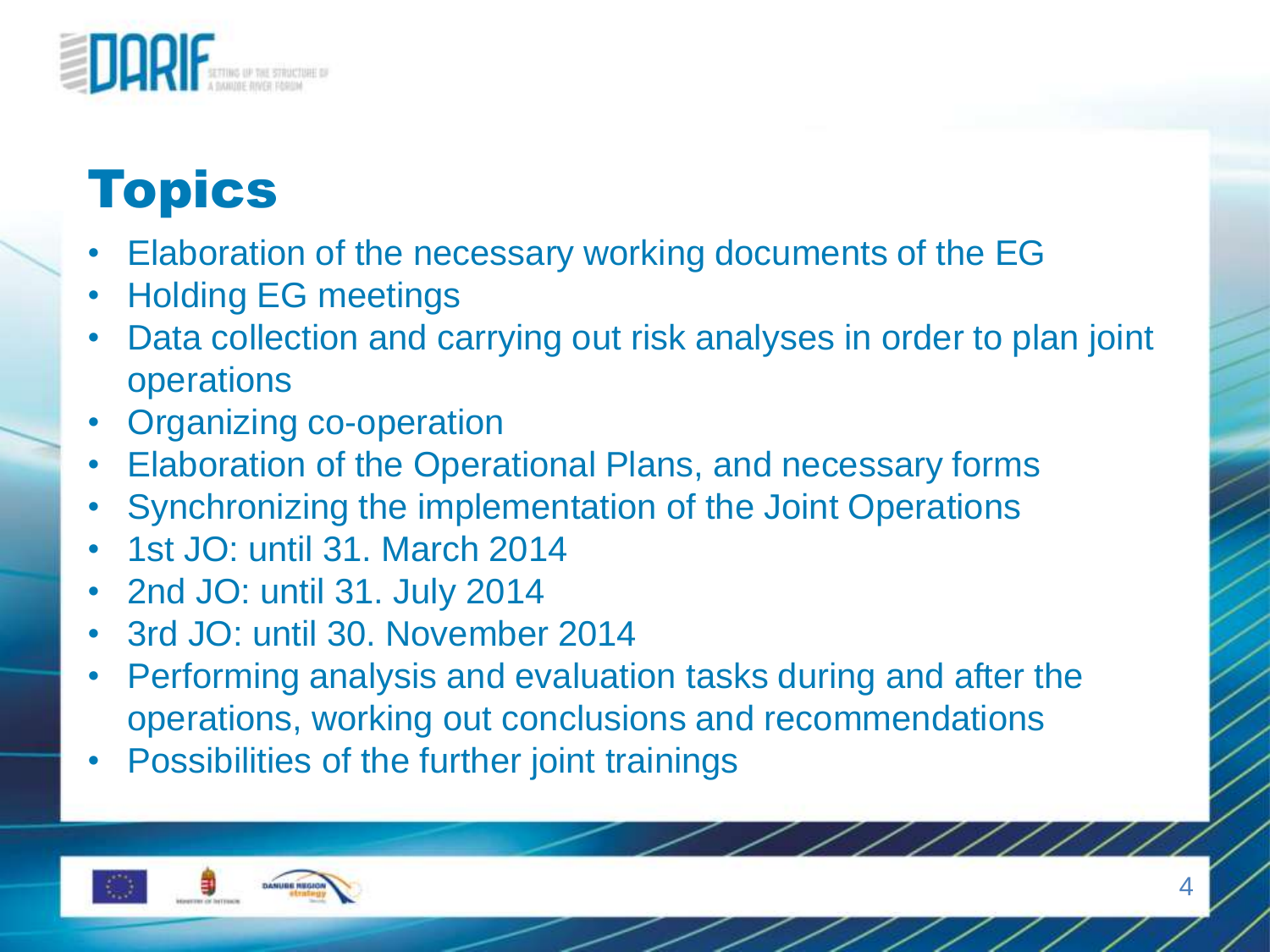

#### Operation Danubius 2011

- The operation DANUBIUS aimed at to take border policing and criminal control at the Rhine-Main-Danube Canal, which was also part of the AQUAPOL 2011 operational activities.
- This operation was stretched to the whole Danube waterway. The objective of this mission was to carry out thorough checks on crew, passengers end cargo of the ships at the external Schengen water border by police in the cooperative involvement of customs and other organisations (such as Nature Protection Authority, Labour Inspection Authority, Forestry, Water Authority) and with support of INTERPOL and FRONTEX.
- This operation was carried out independently by the participating Danube countries but information was collected in Hungary
- Temporary FPO was operating in Mohács (GO's were deployed: 2 from INTERPOL, 2 from FX)

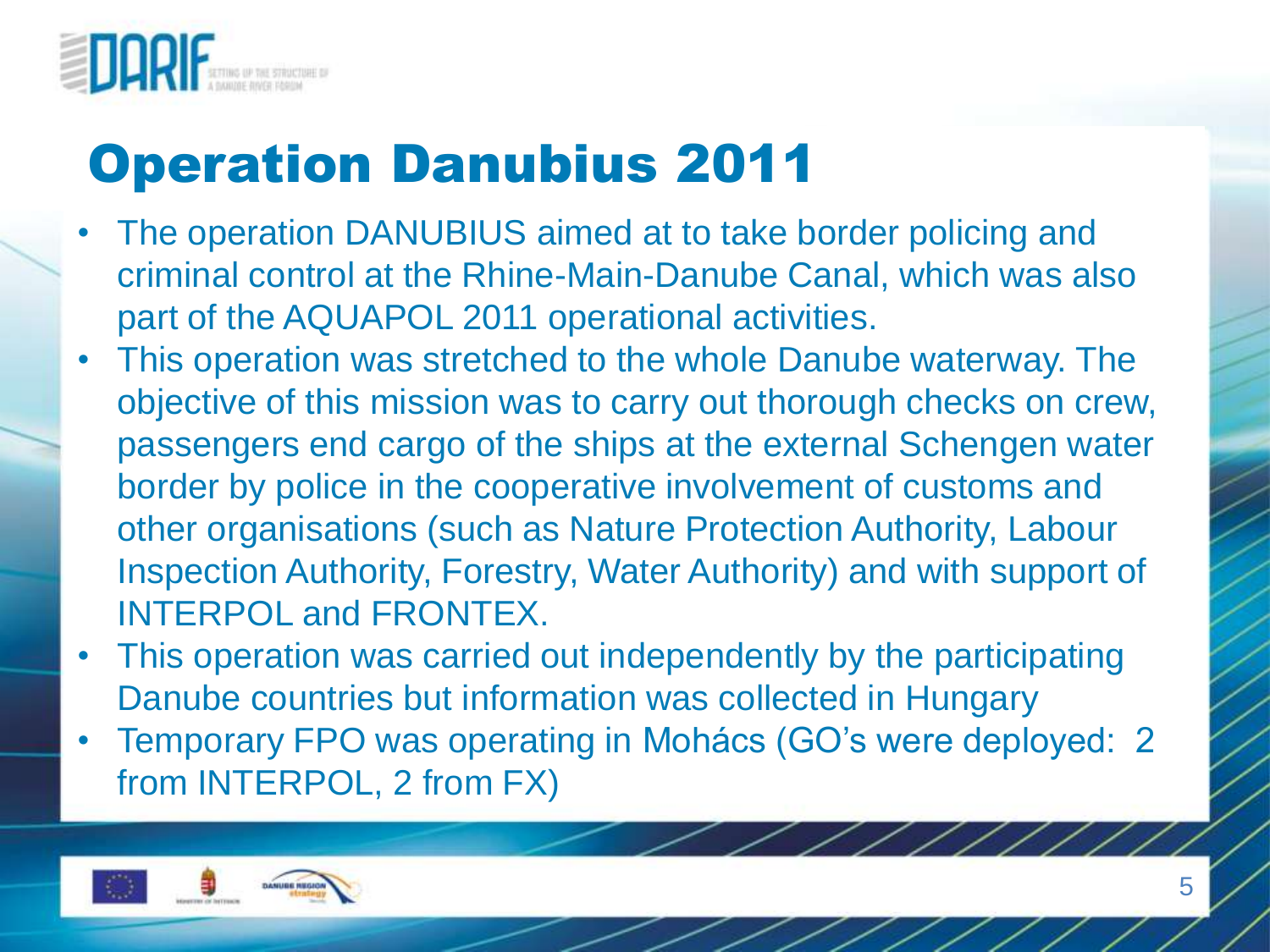

### Operation Danubius 2011

Along the Hungarian Danube section tasks were the followings:

- Detection of illegal immigration (illegal border crossings, facilitation, forgery concerning travel documents, overstaying...)
- Detection of drug smuggling (more effective activities along river drug routes)
- Counterfeiting, smuggling, illegal receiving on customs goods, document forgery Vehicle smuggling and vehicle theft – related to boats, ships other watercrafts
- Illegal waste disposal, environmental protection Stolen goods / petroleum derivatives, building materials etc. / on trails)
- Identification of wanted persons and objects (such as stolen art, weapons, precursors and chemicals transported without a permit)
- Water security and other offences, disclosure of other crime